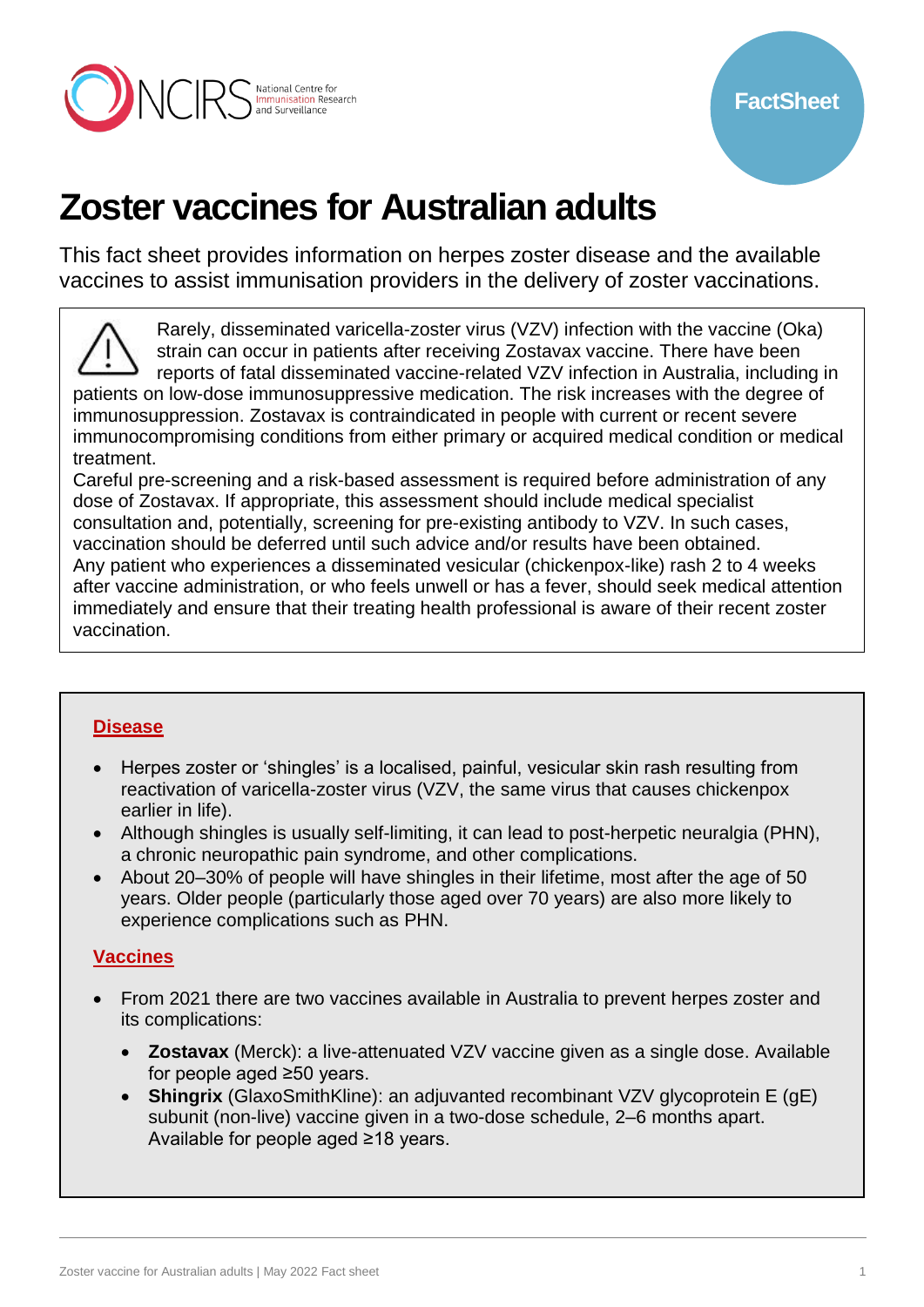#### **[Who should be vaccinated](#page-4-0)**

- Unless contraindicated, all immunocompetent people aged ≥50 years and immunocompromised people aged ≥18 years are recommended to receive vaccination to prevent herpes zoster and its complications.
- People previously vaccinated with Zostavax can receive Shingrix if they wish to increase their protection against herpes zoster.
- The optimal age to receive vaccination depends on the patient's age and immune status, the duration of protection of the chosen vaccine, and the individual's desire to protect themselves from the disease.

#### **[Which vaccine should be used](#page-3-0)**

- Shingrix is preferred over Zostavax for prevention of herpes zoster and its complications in people aged ≥50 years because it has higher efficacy. However, Shingrix needs to be privately prescribed.
- Zostavax is a readily available and is effective for **immunocompetent** people aged ≥50 years who do not have any contraindication. Zostavax is NIP-funded for people aged 70 years (with catch-up for those aged 71–79 years until October 2023).
- Shingrix is the only available vaccine for immunocompromised people aged 18–49 years.
- In people aged ≥50 years who are **immunocompromised**, Zostavax is generally contraindicated and so Shingrix should be used. Zostavax may be considered for use in people with **mild immunocompromise**. In this situation, Zostavax should only be administered after careful assessment of the degree of immunocompromise using the [Live shingles vaccine \(Zostavax\) screening for contraindications](https://immunisationhandbook.health.gov.au/resources/handbook-tables/table-live-shingles-vaccine-zostavax-screening-for-contraindications) tool.
- Very rarely, a non-localised VZV-like rash occurs around 2–4 weeks after receipt of Zostavax. People immunised with Zostavax should be advised to be alert for a VZVlike rash. If they develop a VZV-like rash they should seek immediate medical attention and inform their medical practitioner of their recent receipt of Zostavax.

#### **[Contraindications to vaccination](#page-7-0)**

- Zostavax is generally contraindicated in people who are currently or recently immunocompromised due to disease or medication. Shingrix should be offered to this population.
- Pregnant women should not receive Zostavax. There are currently no data on the use of Shingrix in pregnant women.
- People with anaphylaxis to a zoster vaccine or a vaccine component within Zostavax or Shingrix should not be vaccinated with that respective vaccine.

# <span id="page-1-0"></span>**The disease**

Herpes zoster (also known just as 'zoster' or 'shingles') is caused by reactivation of varicella-zoster virus (VZV). Primary (or initial) infection with VZV causes varicella (chickenpox). Once the primary infection resolves, VZV remains dormant in nerves and can then reactivate, usually much later in life, to cause shingles. Anyone who has had varicella in the past may develop shingles. In most cases, the episode of shingles occurs for no apparent reason. Shingles occurs more frequently among older adults and in people who are immunocompromised.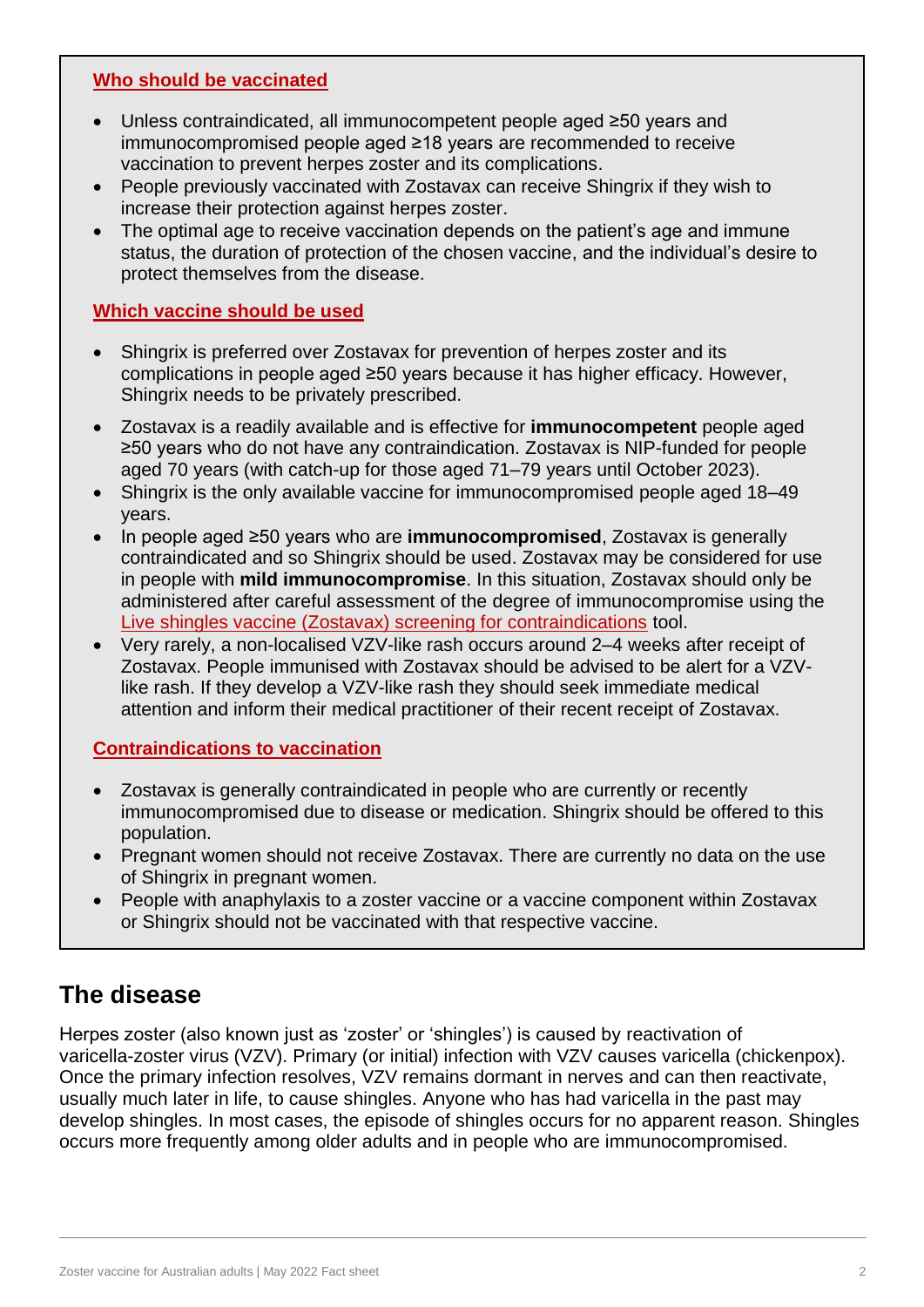# **Clinical features**

In most patients, shingles presents as an acute, self-limiting, vesicular rash which is often painful, lasting approximately 10–15 days. The rash is usually unilateral (i.e. does not cross the midline) and has a dermatomal distribution, most commonly affecting thoracic or lumbar dermatomes, but capable of affecting any cutaneous area. In 80% of shingles cases there is a prodromal phase of 48–72 hours before the appearance of the rash with symptoms of itching, tingling or severe pain in the affected dermatome.

# **Complications**

The most common complication of shingles is persistent chronic neuropathic pain known as postherpetic neuralgia (PHN). PHN is usually defined as pain that persists beyond 90 days from the onset of rash.<sup>1,2</sup>

PHN can have a substantial impact on the quality of life in those affected and can be refractory to treatment. The majority of PHN cases occur in patients aged ≥50 years, and incidence increases with age,<sup>3-6</sup> from approximately 1 in 10 cases in 50–59 year olds to 1 in 4 cases in those aged  $>80$  years.  $4,5,7$ 

Other complications of shingles include:

- skin pigmentation changes and scarring
- secondary bacterial infection of the rash
- eye involvement, called herpes zoster ophthalmicus (in about 10–20% of shingles patients<sup>1</sup>)
- cutaneous hypersensitivity or allodynia (in  $5-10\%$  of shingles patients<sup>8</sup>)
- neurological complications (commonly nerve palsies)

Disseminated disease, which can include generalised spread of skin lesions and, in some cases, organ involvement (e.g. meningitis, pneumonia), occurs rarely and is more likely in people who are immunocompromised.

# **Diagnosis**

Shingles is usually diagnosed on the basis of clinical assessment, particularly once the rash appears. However, conditions such as herpes simplex virus infection, eczema herpeticum, impetigo, contact dermatitis and others can be mistaken for shingles. Laboratory confirmation can be obtained by taking a sample from the base of the skin lesions and performing a nucleic acid detection test (such as PCR) or direct-fluorescent antibody test (DFA).<sup>9</sup>

### **Treatment**

Antiviral medication can accelerate the healing of the zoster rash and reduce acute pain; however, it has not been conclusively shown to reduce the likelihood of PHN.<sup>2,9-11</sup> Antiviral therapy should be started within 72 hours of rash appearing for optimal benefit. The therapy may still be beneficial if it is started after this time, particularly if new lesions are still forming or if the patient is immunocompromised.1,9

Even with optimum early antiviral therapy for shingles, approximately 20% of people aged ˃50 years who develop PHN will still have persistent neuropathy after 6 months. Zoster vaccines have not been studied as a 'treatment' for shingles or PHN and should not be administered for that purpose.

### **Disease transmission**

Direct contact with skin vesicles can transmit VZV to cause chickenpox in susceptible people. However, the transmission rate is less from a person with shingles (about 15% of susceptible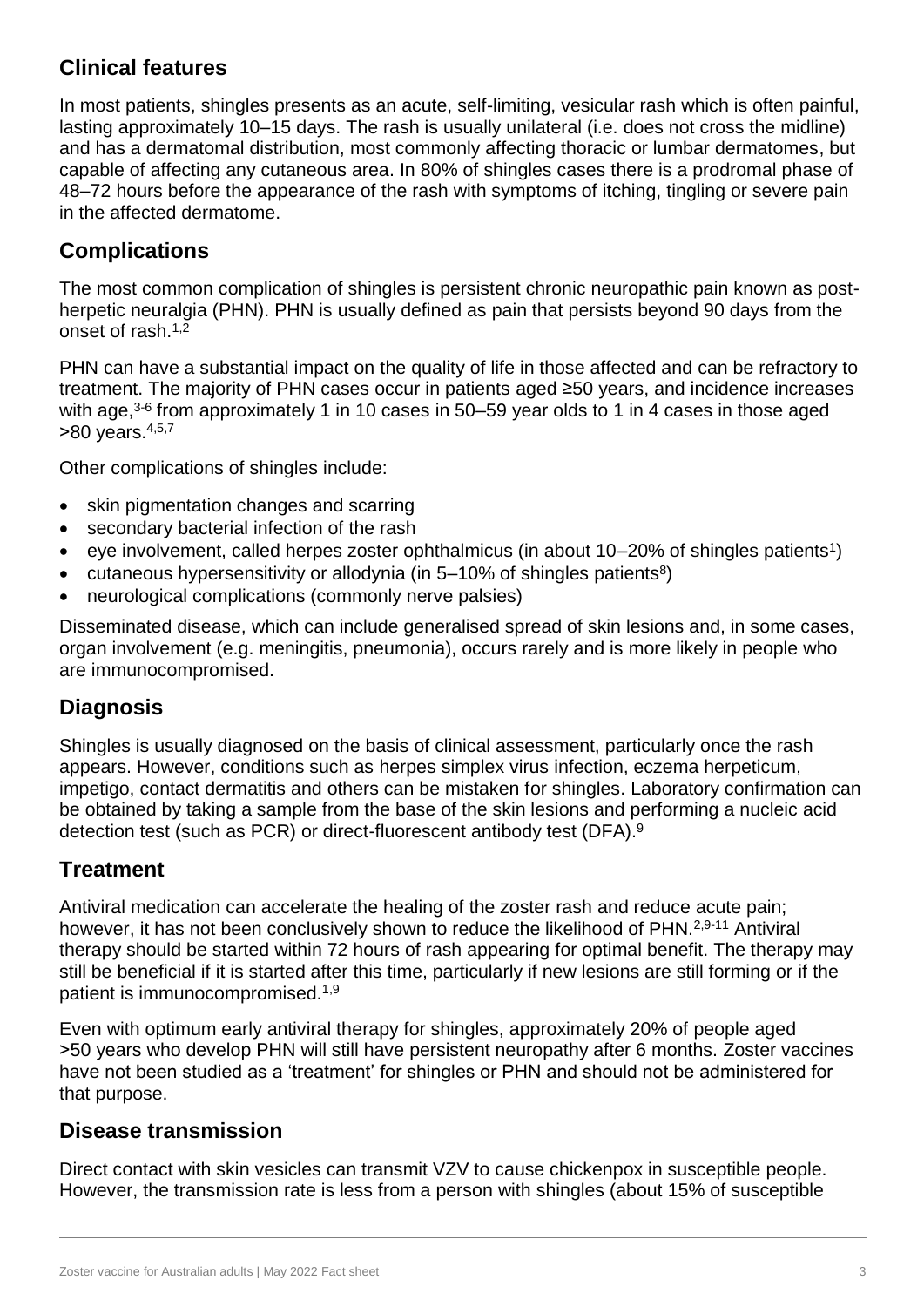household contacts will be infected) than a person with chickenpox (61–100% of susceptible contacts will be infected).12-14

VZV is usually present in the skin lesions of shingles rash until the lesions dry and crust over. A person with shingles who has susceptible household contacts should cover their rash until after the lesions have crusted and should avoid contact with people who are immunocompromised and pregnant women.

# <span id="page-3-1"></span>**Epidemiology**

Previous primary infection with VZV is a prerequisite for shingles to develop. In a national serosurvey conducted in 2007, more than 95% of the adult population in Australia had antibodies to VZV by the age of 30 years. This means they had been previously infected with the virus.<sup>15</sup> Therefore, almost the entire adult population is at risk of shingles.<sup>16</sup>

Most cases of shingles (over 70%) occur in people aged >50 years. The lifetime risk of shingles is about 20–30% across the population, and about half of people who live to 85 years of age will develop shingles.3,9,17 The rate of shingles rises with age, from 6.5 per 1,000 population in people aged 50–59 years to over 14 per 1,000 population in those aged >70 years.<sup>6,7,18</sup>

A decline in cell-mediated immunity with age appears to be the most important risk factor for shingles.<sup>19,20</sup> 'Exogenous boosting', from exposure to chickenpox cases in the community, and/or 'endogenous boosting', from either sub-clinical reactivation of VZV or an episode of shingles, may play a role in maintaining immunity. 12

Incidence of herpes zoster is significantly higher among people with immunocompromise than in the general population. A large 2014 Australian cohort study reported that people who had a recent immunosuppressive condition had  $>50\%$  higher risk of herpes zoster than the general population.<sup>21</sup> In people with severe immunocompromise, such as those with haematological malignancy, the risk can be up to four times higher.<sup>22</sup> People with immunocompromise are also significantly more likely to experience severe herpes zoster disease/complications, requiring hospitalisation, than the general population.<sup>23</sup>

Second or subsequent episodes of shingles are rare. The lifetime risk of recurrence in people who have had a previous shingles episode is about 1–5%. However, rates of recurrence are greater in people who are immunocompromised.<sup>24</sup>

# <span id="page-3-0"></span>**Which zoster vaccine to use?**

### **People who are immunocompetent**

Shingrix is preferred over Zostavax for prevention of herpes zoster and associated complications in immunocompetent people aged over 50 years.

Both Shingrix and Zostavax have good efficacy in preventing herpes zoster, but they have not been compared in head-to-head clinical trials. Studies of each vaccine against placebo suggest that Shingrix may be substantially more efficacious, particularly in the elderly, than Zostavax. Shingrix may also offer longer lasting protection against herpes zoster.<sup>25</sup> Recipients must complete the two-dose schedule of Shingrix to ensure adequate and long-lasting protection (even if Shingrix is received by someone who has previously been vaccinated with Zostavax or who has previously suffered from shingles).

Zostavax remains an effective alternative to Shingrix for the prevention of herpes zoster and associated complications in immunocompetent people. A single dose of Zostavax is readily available on the NIP for those aged 70 years, and for those aged 71–79 years via a catch-up program until 31 October 2023.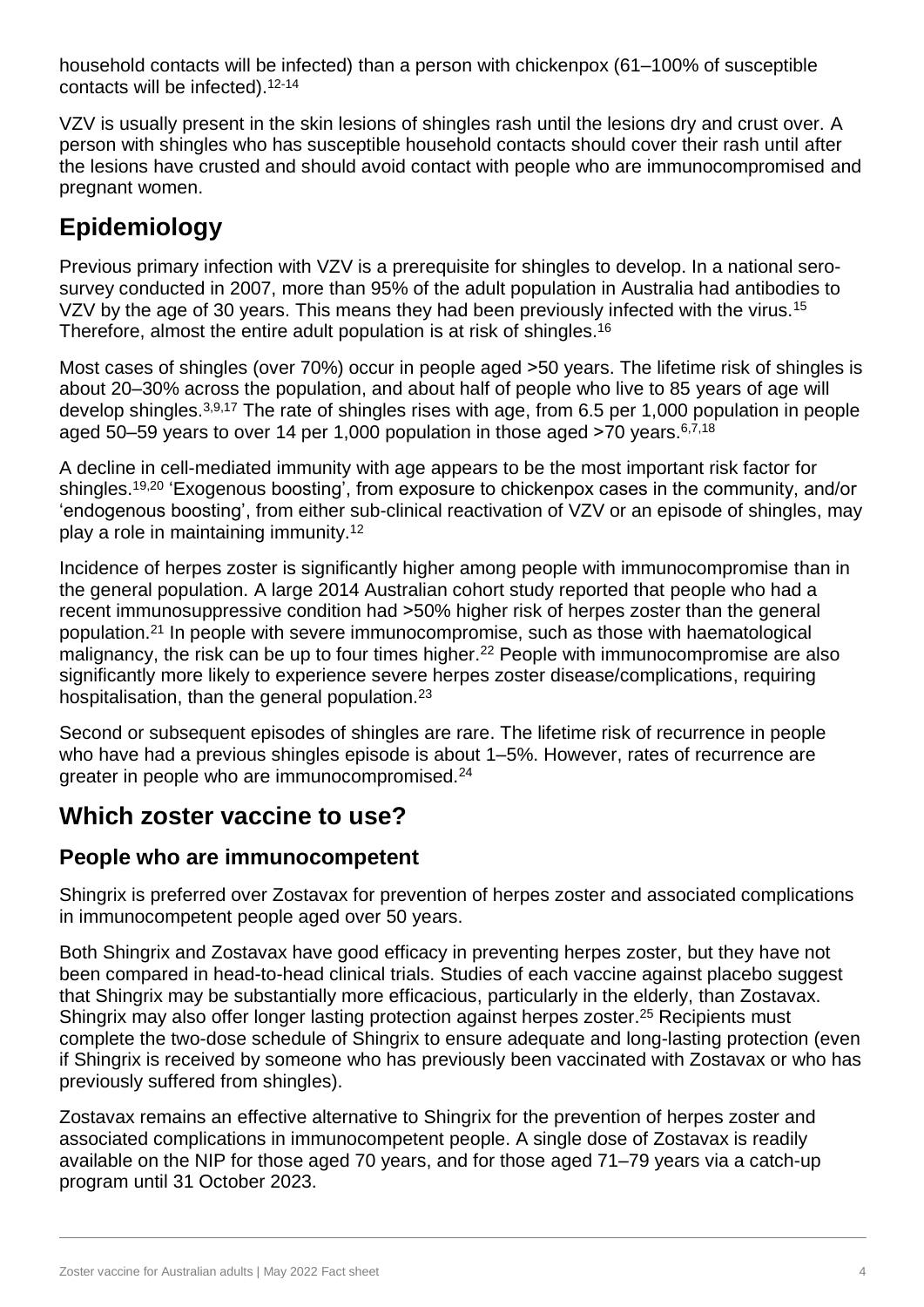The safety of administering Zostavax should be considered in all patients on a case-by-case basis. Immunisation providers are recommended to use the [Live shingles vaccine \(Zostavax\)](https://immunisationhandbook.health.gov.au/resources/handbook-tables/table-live-shingles-vaccine-zostavax-screening-for-contraindications)  [screening for contraindications](https://immunisationhandbook.health.gov.au/resources/handbook-tables/table-live-shingles-vaccine-zostavax-screening-for-contraindications) tool to determine the suitability of Zostavax for their patients. Where safety is uncertain, vaccination should be delayed and expert opinion sought from the patient's treating specialist and/or an immunisation expert.

### **People who are immunocompromised**

As with other live viral vaccines, Zostavax is generally contraindicated in people who are currently or recently immunocompromised due to disease or medication. Shingrix is the recommended vaccine in this population and can be given from 18 years of age.

Zostavax may only be considered in those aged over 50 years with **mild** immunocompromise, and only if Shingrix is not accessible. This should be decided on a case-by-case basis after careful assessment of the degree of immunocompromise, using the [Live shingles vaccine](https://immunisationhandbook.health.gov.au/resources/handbook-tables/table-live-shingles-vaccine-zostavax-screening-for-contraindications)  [\(Zostavax\) screening for contraindications](https://immunisationhandbook.health.gov.au/resources/handbook-tables/table-live-shingles-vaccine-zostavax-screening-for-contraindications) tool. If there is any uncertainty about the level of immunocompromise, Zostavax should not be administered.

Refer to the section [Use of Zostavax in people with immunocompromise](#page-5-0) below, and the *[Australian Immunisation Handbook](https://immunisationhandbook.health.gov.au/vaccine-preventable-diseases/zoster-herpes-zoster)*, for more details.

# <span id="page-4-0"></span>**Who should be vaccinated?**

Unless contraindicated, all people aged ≥50 years are recommended to receive vaccination to prevent herpes zoster and its complications. However, the optimal age to receive vaccination will differ for individuals.

# **What should you consider when offering a zoster vaccine?**

While both zoster vaccines are registered and can be given from 50 years of age, it is important to consider several factors when deciding when to offer any zoster vaccine:

- **age-related risk of herpes zoster and its complications**. The risk of herpes zoster increases from an estimated annual rate of 6.5 per 1000 in people aged 50–59 years, to 14 per 1,000 in people aged 70–79 years. The likelihood of complications such as PHN also increases with age.<sup>6</sup>
- **duration of protection offered by the vaccine chosen**. Shingrix has demonstrated high vaccine efficacy up to 4 years after vaccination, and immunogenicity data suggest protection may persist to at least 10 years.<sup>26-28</sup> The effectiveness of Zostavax appears to wane more quickly, decreasing significantly by 5–10 years after vaccination. 29-31
	- It is possible that a person vaccinated at a younger age, for example, in their 50s or 60s, may have reduced protection from vaccination as they age, when the risk of zoster is higher.
	- Booster doses for either vaccine are not currently recommended, based on a lack of data. Clinical studies to assess the need for booster doses will inform future recommendations by the Australian Technical Advisory Group on Immunisation (ATAGI).
- **immune status**. People who are immunocompromised are at significantly higher risk of herpes zoster and severe complications than immunocompetent people of a similar age.<sup>21-23</sup> If there is uncertainty about the optimal timing of vaccination, it should be discussed with the patient's specialist. Duration of protection of zoster vaccines in this population is less certain.
	- Household contacts (≥50 years of age) of unvaccinated immunocompromised people should also consider receiving zoster vaccination to offer some indirect protection against VZV to the immunocompromised household member.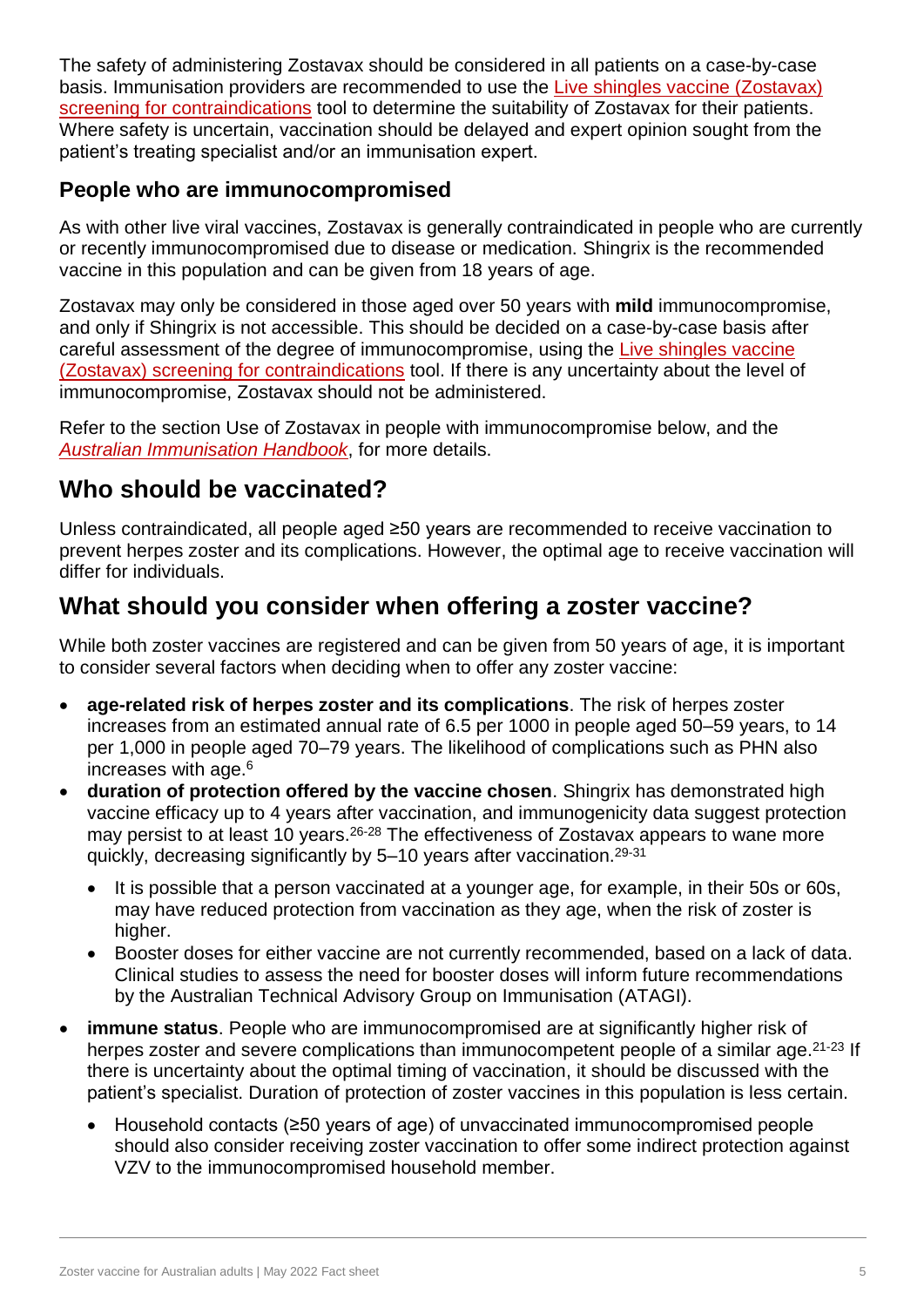**individual's desire to protect themselves from disease**. A person's desire to protect themselves from herpes zoster and related complications may vary and this will influence decision-making about when to receive zoster vaccination. Cost is also a factor.

The recommendations for the use of Zostavax are outlined in the *[Australian Immunisation](https://immunisationhandbook.health.gov.au/vaccine-preventable-diseases/zoster-herpes-zoster)  [Handbook.](https://immunisationhandbook.health.gov.au/vaccine-preventable-diseases/zoster-herpes-zoster)* 

# <span id="page-5-0"></span>**Use of Zostavax in people with immunocompromise**

Zostavax **MUST NOT** be administered to people with severe immunocompromise. These include:

People with a primary or acquired immunodeficiency

- haematological neoplasms leukaemia, lymphoma, myelodysplastic syndromes, including people under follow-up for chronic lymphoproliferative disorders, and people who are currently not receiving treatment or who have never received treatment
- post-transplant solid organ transplant recipients who are on immunosuppressive therapy or have used immunosuppressive therapy within the past 6 months; people who have had a haematopoietic stem cell transplant within the past 24 months (or longer if they have immunosuppression or graft versus host disease)
- symptomatic HIV infection or AIDS
- other significantly immunocompromising conditions

People currently or recently (up to 1 year in some cases) receiving immunosuppressive therapy

- chemotherapy or radiotherapy
- corticosteroids (≥20 mg per day of prednisolone equivalent dose)
- most biologic disease-modifying anti-rheumatic drugs (DMARDs)

Use of Zostavax in people who are immunocompromised can result in disseminated disease from the Oka vaccine strain; three deaths have occurred in Australia in this context.

However, people aged ≥50 years with mild immunocompromise *may* receive Zostavax on a caseby-case basis, after careful assessment, when Shingrix is not accessible.

Immunisation providers must undertake careful pre-screening and a risk-based assessment before administering Zostavax to any person who is immunocompromised. This should include use of the [Live shingles vaccine \(Zostavax\) screening for contraindications](https://immunisationhandbook.health.gov.au/resources/handbook-tables/table-live-shingles-vaccine-zostavax-screening-for-contraindications) tool. Assess each person individually and, if uncertain, DO NOT administer Zostavax and seek appropriate specialist advice. It is important to monitor for a disseminated (non-localised) VZV-like rash as a potential adverse event after Zostavax administration in these people. Refer to the *[Australian](https://immunisationhandbook.health.gov.au/vaccine-preventable-diseases/zoster-herpes-zoster)  [Immunisation Handbook](https://immunisationhandbook.health.gov.au/vaccine-preventable-diseases/zoster-herpes-zoster)* for more details.

#### **Serological testing before vaccination in people with mild to moderate immunocompromise**

Serological testing (for VZV IgG) before vaccination is recommended if it is unclear whether a person with mild to moderate immunocompromise can safely receive Zostavax. This includes eligible HIV patients and may include people on low-dose immunosuppressive medications. In someone with a mild level of immunocompromise, pre-existing immunity provides additional reassurance that use of the vaccine will act as a booster to protect against reactivation of latent infection. If a person who is immunocompromised has a negative VZV IgG (i.e. there is no evidence of previous VZV natural infection), it is possible they may have very severe outcomes after receiving Zostavax and so they should not be vaccinated.<sup>26</sup> They should consider Shingrix instead.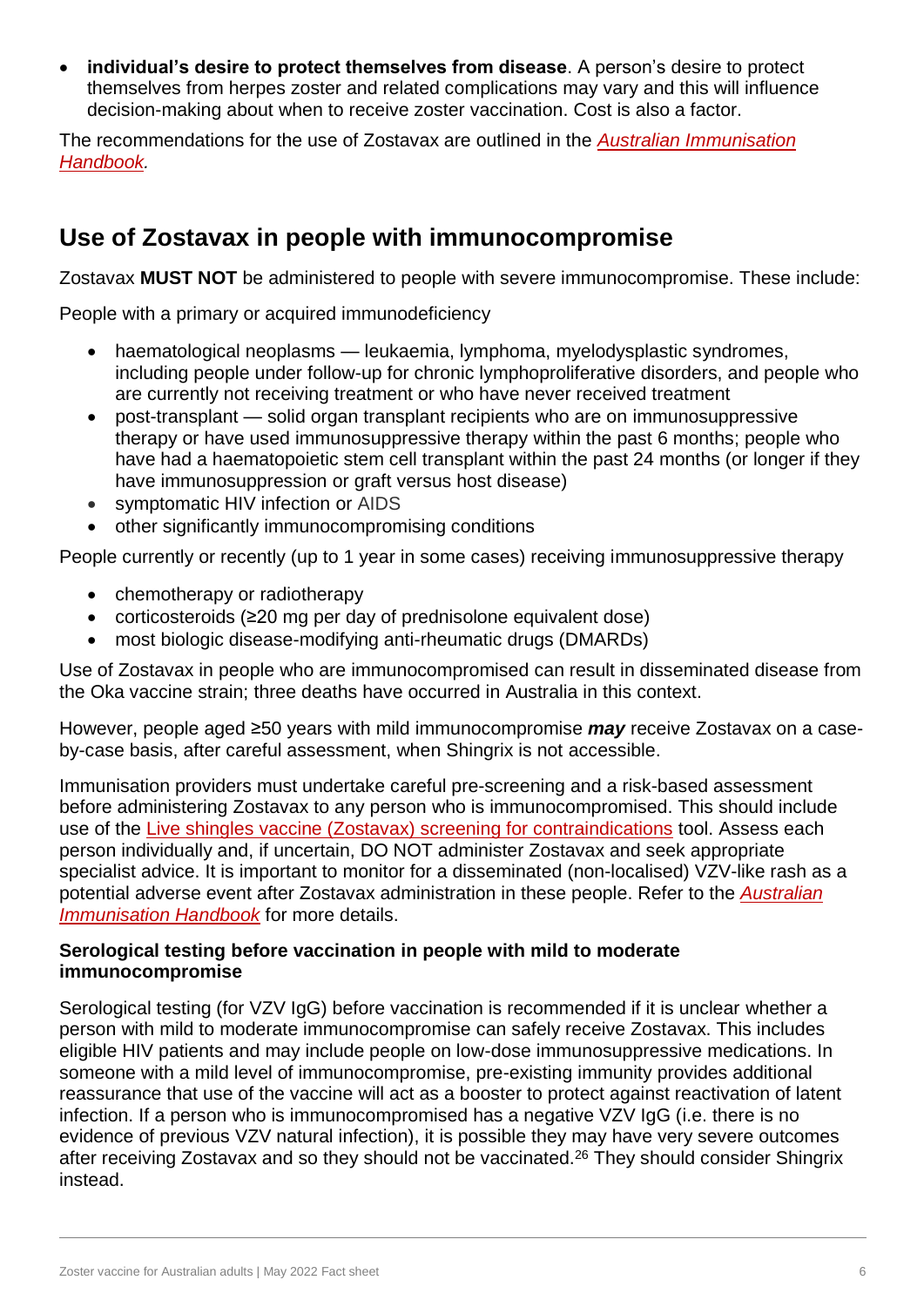Serological testing before administration of Shingrix is not necessary in people who are immunocompetent or immunocompromised.

Serological testing after administration of either zoster vaccine is not necessary or recommended.

# **Use of zoster vaccines in other groups**

### **Women who are pregnant**

Live-attenuated VZV-containing vaccines are contraindicated in pregnancy. However, having a non-immune pregnant household contact is *not* a contraindication to Zostavax or varicella vaccination. Women should avoid pregnancy for 28 days after vaccination with a live-attenuated VZV-containing vaccine.

There are currently no data on the use of Shingrix in pregnancy (Category B2).<sup>32</sup>

### **Breastfeeding women**

Breastfeeding women can receive Zostavax if they are eligible for vaccination.

There are currently no data on the use of Shingrix in breastfeeding women.<sup>32</sup>

### **People with a negative clinical history of chickenpox**

Although an adult may report not having had chickenpox, it is unlikely that they will actually be seronegative for VZV.<sup>16</sup>

In people who are seronegative, Zostavax is likely to be well tolerated and immunogenic, although the incidence of injection site reactions may be slightly higher.<sup>33</sup> It is *not* necessary to provide laboratory evidence of a history of chickenpox in **immunocompetent** people aged ˃50 years before administering Zostavax. For people with **mild immunocompromise**, prevaccination serological testing may have a role. Refer to the section [Use of Zostavax in people](#page-5-0)  [with immunocompromise](#page-5-0) above.

### **People with a history of shingles**

People who have experienced a prior episode of shingles are at risk of recurrence (refer to [Epidemiology\)](#page-3-1). The safety and immunogenicity profile of both Shingrix and Zostavax in people with a documented history of shingles is similar to that in those with no known history of shingles.34-36 People with a clinical history of shingles can receive zoster vaccine.

The optimal time for administration of zoster vaccine following an episode of shingles is uncertain. It is suggested that zoster vaccine can be given at least 12 months after an episode of shingles.<sup>37</sup> As there is increased risk of recurrence of zoster in immunocompromised people compared with immunocompetent people, those with immunocompromise can receive Shingrix from 3 months after acute illness.

### **People previously vaccinated with Zostavax**

People who have previously received Zostavax can receive Shingrix if they wish to increase their protection against herpes zoster. Although evidence in this population is limited, a single study identified no safety concerns when Shingrix was administered to those who had received Zostavax a minimum of 5 years earlier, and the vaccine appears to be immunogenic in this population.<sup>38</sup> In the absence of evidence to support a minimum interval, at least 12 months between receipt of Zostavax and receipt of Shingrix is currently recommended. These individuals are still recommended to receive a two-dose schedule of Shingrix.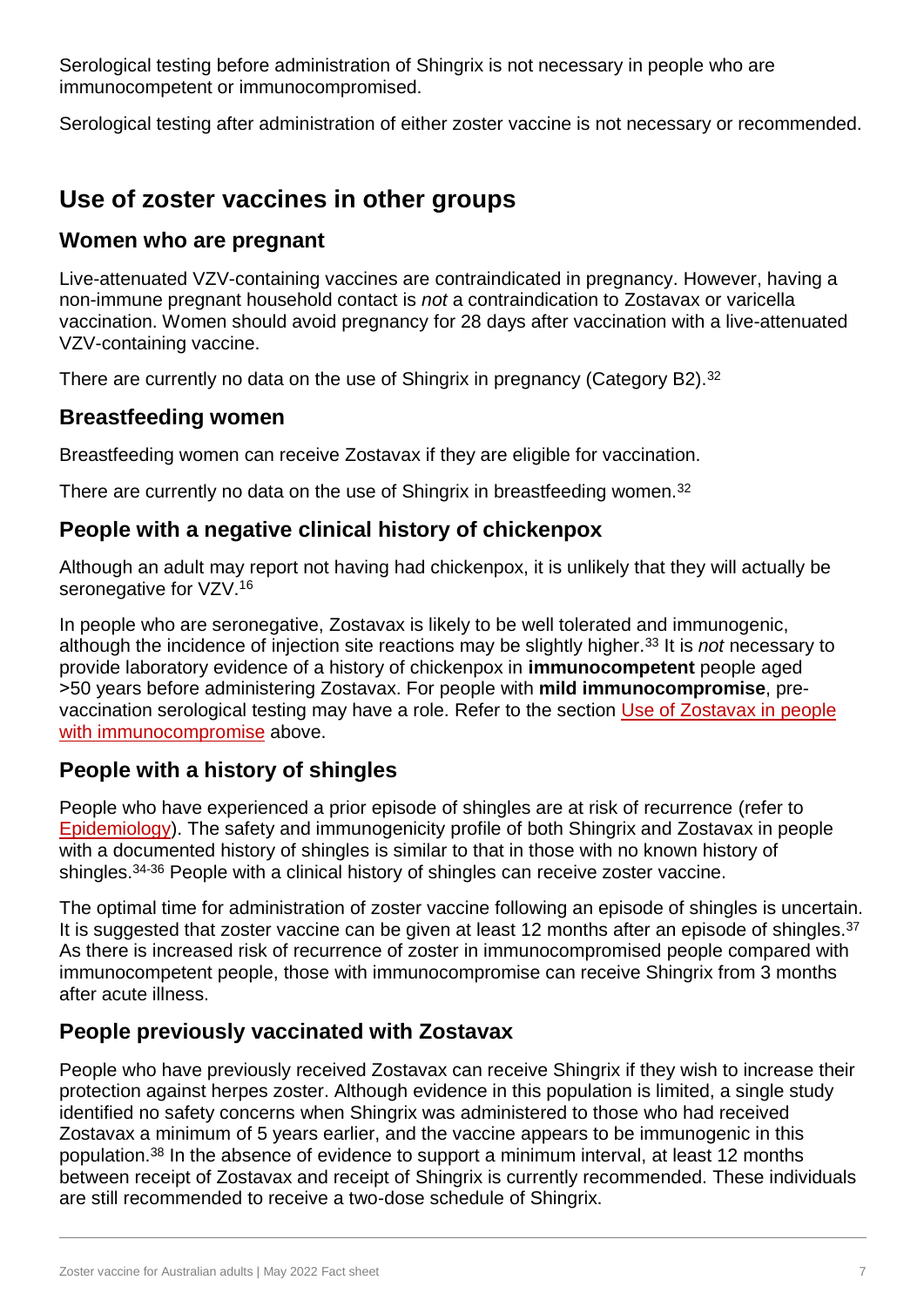A trial in this population is ongoing to investigate this issue. 39

There are currently no recommendations for the use of Zostavax booster doses in those who have previously received Zostavax or Shingrix.

# <span id="page-7-0"></span>**Contraindications and precautions**

### **Contraindications**

Zostavax is **contraindicated** in people with current or recent significant immunosuppression. These people are recommended to receive Shingrix.

Zoster vaccines should not be administered to people with a history of anaphylaxis to any component of that individual vaccine. Zostavax should additionally not be administered to people who have had anaphylaxis following a previous dose of varicella vaccine.

Zostavax is contraindicated in pregnant women. There are currently no data on the use of Shingrix in pregnant women (Category B2).

### **Precautions**

Zoster vaccines are not recommended for use in people under 18 years of age for Shingrix and under 50 years of age for Zostervax, and are not registered in Australia for use in this age group.

Zoster vaccines are not indicated for therapeutic use during an acute shingles episode or for the treatment of PHN.

Zoster vaccines are *not* indicated to provide primary protection against varicella infection. In addition, the licensed varicella vaccines (Varilrix and Varivax) are *not* indicated for the primary purpose of preventing shingles in older people (who are likely to have already had varicella).

Zostavax is not currently recommended in people who have previously received varicella vaccine.

Use of Zostavax in people aged 50 years and older with mild to moderate immunocompromise should only be considered after careful case-by-case assessment (refer to the section [Use of](#page-5-0)  [Zostavax in people with immunocompromise\)](#page-5-0).

There are currently no data on the use of Shingrix in breastfeeding women. However, Zostavax is safe to give if the woman is eligible for the vaccine.

# <span id="page-7-1"></span>**Managing people who are immunocompromised and inadvertently receive Zostavax**

In Australia, three people have died from disseminated infection with the Oka VZV vaccine strain following receipt of Zostavax. Two of these patients had severe immunocompromise (due to chronic lymphocytic leukaemia<sup>40</sup> or prednisone/checkpoint inhibitor use) and were contraindicated to receive Zostavax. One person had a mild immunocompromise due to long-term hydroxychloroquine and low-dose prednisolone use (5 mg per day<sup>41</sup>), but was not contraindicated to vaccination.

It is important for Zostavax recipients to monitor for a disseminated (non-localised) VZV-like rash as a potential adverse event after vaccination. If present, consideration should be given to possible disseminated VZV infection.

If a person with immunocompromise is inadvertently vaccinated with Zostavax, the immunisation provider should:

- promptly assess them
- discuss their management with an infectious disease expert and/or immunisation expert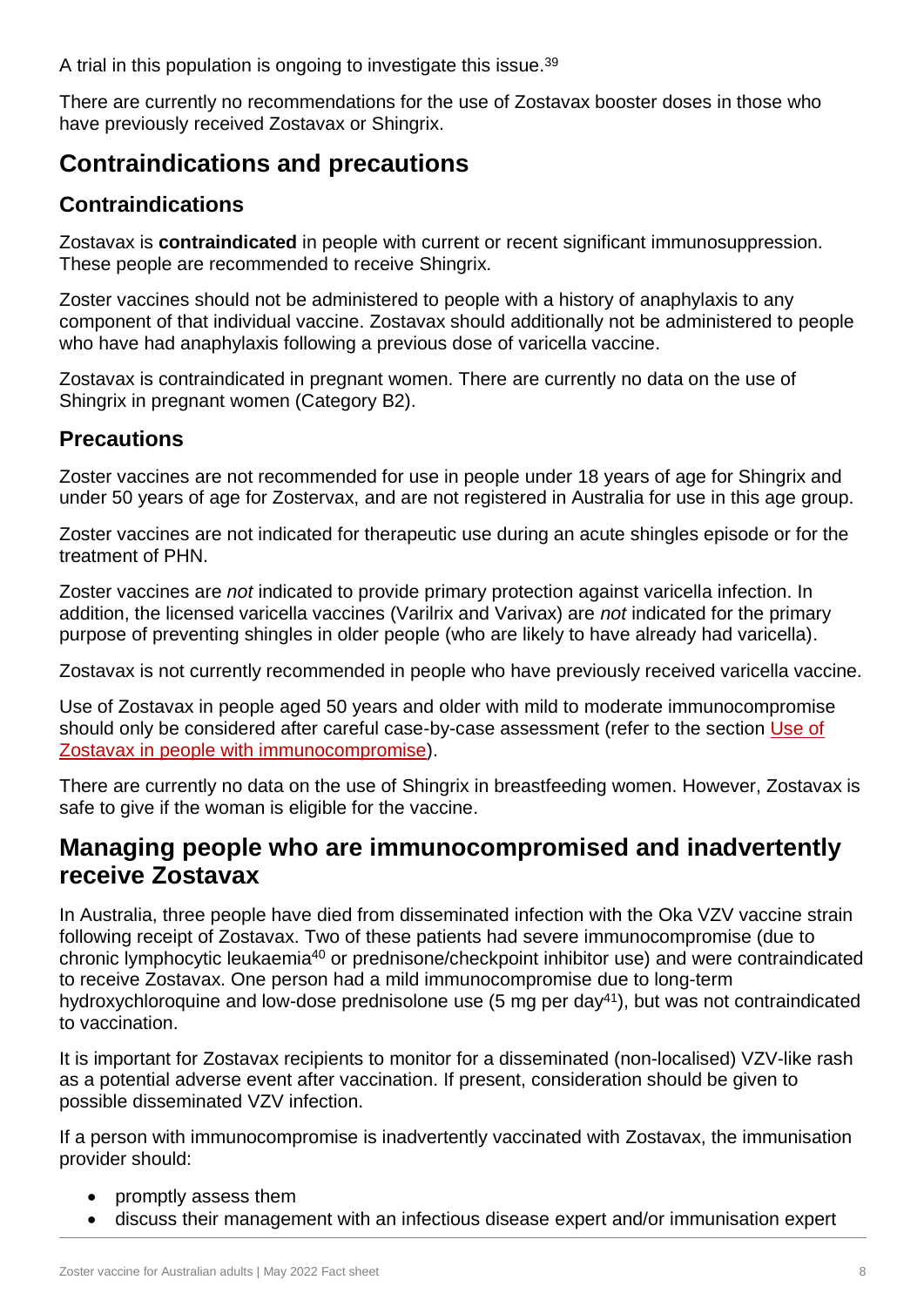notify the relevant state or territory health authority, and the Therapeutic Goods Administration (TGA).

Patient management after administration of Zostavax to an immunocompromised patient depends on the degree of immunocompromise and risk of vaccine-associated adverse effects. It may include:

- pre-emptive or therapeutic use of antiviral medication as soon as possible
- clinical investigations, such as laboratory testing for VZV from any rash or other affected sites, to determine if infection is due to the Oka vaccine strain or due to wild-type virus
- cessation or reduction of immunosuppressant therapy, if appropriate, in consultation with the patient's treating specialist.

The TGA and ATAGI continue to monitor global evidence on the safety of Zostavax.

# <span id="page-8-0"></span>**Vaccines**

### **Zostavax**

Zostavax (Seqirus/Merck Sharp & Dohme) is a live-attenuated viral vaccine using the VZV vaccine strain (Oka-derived), similar to varicella vaccines but about 14x higher dose. This higher viral potency is needed to get a satisfactory boost in the immune response in older adults.<sup>42</sup> (See also [Vaccine efficacy.](#page-8-1)) Zostavax is registered for use in people aged ≥50 years in Australia.

#### **Administration**

Zostavax is given as a single 0.65 mL dose by subcutaneous injection.

#### <span id="page-8-1"></span>**Vaccine efficacy**

In the Shingles Prevention Study (SPS), 38,546 immunocompetent adults aged ≥60 years received either Zostavax or a placebo.<sup>43</sup>

In this study, Zostavax was efficacious against incidence of shingles and PHN. 43 Overall, efficacy against shingles was 51.3% and against PHN was 66.5% over a median of 3.1 years of followup.<sup>43</sup>

In a separate study in adults aged 50–59 years, Zostavax vaccine efficacy (VE) against shingles was higher (69.8%).<sup>44</sup>

In the SPS, Zostavax was more efficacious in reducing the incidence of shingles in people aged 60–69 years than in those aged ˃70 years. However, efficacy in reducing the incidence of PHN and the burden of illness of shingles (a composite measure used in the clinical trial to describe the total pain, severity and duration of shingles) was similar across both age groups.<sup>43</sup> In people aged >80 years, VE was lower and not statistically significant, but the number of participants in this age group was low in this study. 12

#### **Duration of protection**

Two extension studies of the SPS (the Short-term and Long-term Persistence Substudies, STPS and LTPS), in which a subset of original participants was followed up for up to 11 years, suggested significant waning of Zostavax VE with time.29,30

In the STPS (4–7 years after vaccination), VE had reduced to 39.6% against shingles and 60.1% against PHN.<sup>30</sup> In the LTPS (7–11 years after vaccination), VE was 21.1% against shingles and 35.4% against PHN. However, these LTPS data were not as robust as they were compared with 'modelled' control estimates. <sup>29</sup> Currently, revaccination with Zostavax is not recommended.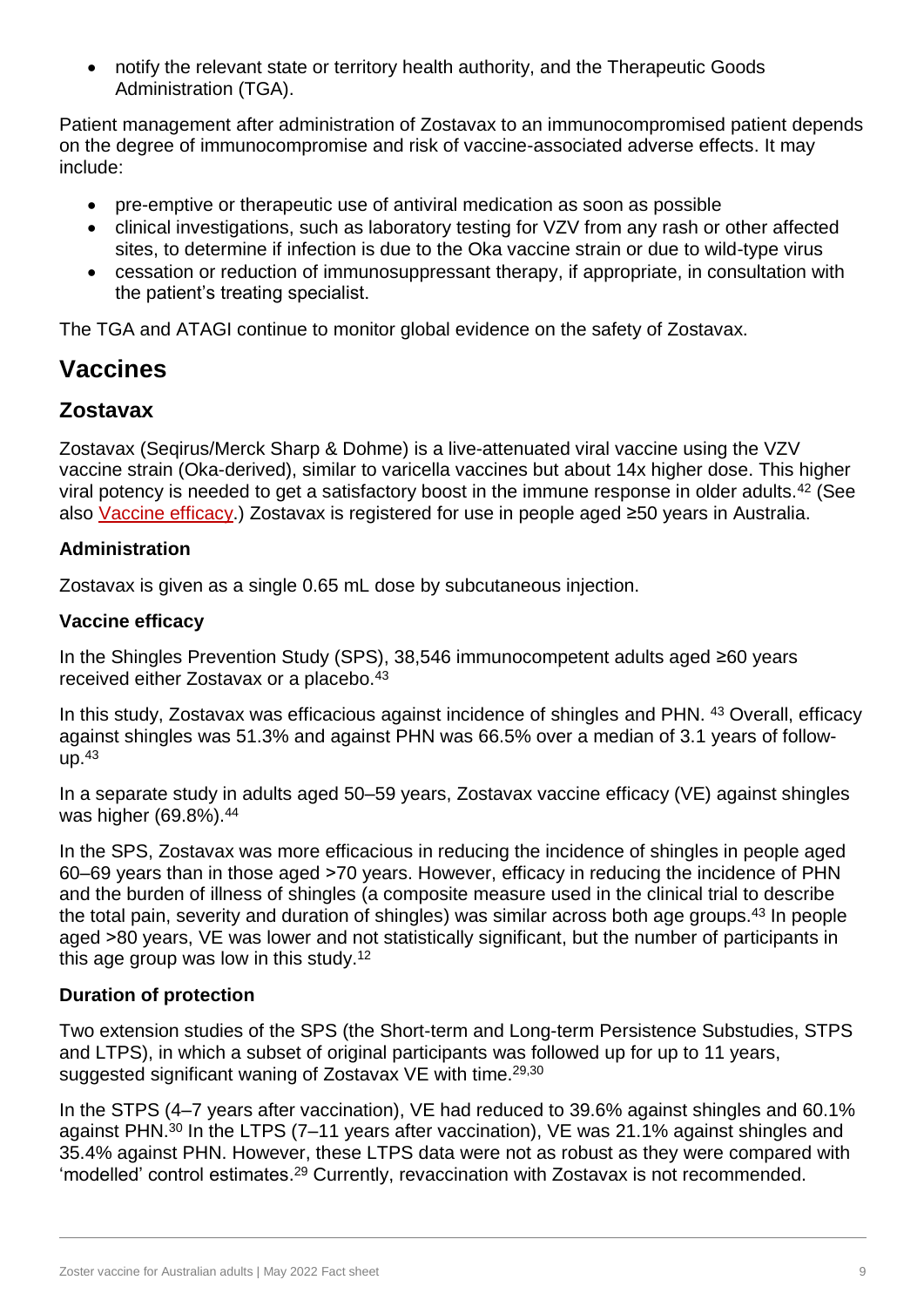In several large population-based post-licensure studies in the United States of America (USA), early estimates of the effectiveness of Zostavax against shingles and PHN in people aged ≥60 years were, in general, comparable with those from the SPS. A recent population-based cohort study in the USA showed that in people aged ≥60 years, Zostavax VE decreased from 68.7% (95% CI: 66.3%–70.9%) in the first year to 4.2% (95% CI: –24.0% to 25.9%) in the eighth year.<sup>31</sup>

#### **Vaccine safety**

Based on clinical trials, Zostavax is safe and well tolerated among adults aged ≥50 years.<sup>43,45-47</sup> In the SPS safety substudy, one or more injection site reactions (such as swelling, pain or redness) occurred in 48.3% of vaccine recipients compared with 16.6% of placebo recipients. However, the reactions were generally mild and lasted less than 4 days; none were considered serious.<sup>43</sup> The incidence of serious adverse events after vaccination was very low and did not differ between vaccine and placebo recipients.

Zostavax recipients rarely developed varicella-like rashes around the injection site (0.1% of recipients in clinical trials). Generalised varicella-like rashes were similar between Zostavax and placebo recipients (0.1% in both groups). In clinical trials where rashes were analysed by PCR for VZV, the majority of rashes were due to wild-type virus, indicating coincidental natural shingles, with only very few participants found to have rashes due to the Oka/Merck VZV vaccine strain.<sup>48</sup>

The rate of systemic symptoms was somewhat higher in Zostavax recipients than in placebo recipients (6.3% versus 4.9%), with the most frequently reported systemic symptoms being headache and fatigue. Fever >38.3°C after Zostavax occurred in <0.1% of subjects overall, no different from placebo.<sup>43,44</sup>

The safety profile of Zostavax from post-marketing surveillance is consistent with that in clinical trials. In a study that used data from the Vaccine Safety Datalink network in the USA, the most common side effects were injection site reactions (83%). The remainder were localised or diffuse rashes.46,47

Very rarely, a non-localised VZV-like rash occurs around 2–4 weeks after receipt of Zostavax. This type of rash may be due to the Oka vaccine strain. In vaccine recipients who are immunocompromised, this may indicate disseminated infection. Management of these patients should be as detailed in the section [Managing people who are immunocompromised and](#page-7-1)  [inadvertently receive Zoster vaccine.](#page-7-1)

#### **Concomitant administration**

Zostavax can be given at the same visit as inactivated influenza vaccine (at separate sites and using separate syringes) with no effect on safety or efficacy of either vaccine.<sup>49</sup>

Zostavax can also be given at the same time as 23-valent pneumococcal polysaccharide vaccine  $(23vPPV)<sup>50</sup>$  or 13-valent pneumococcal conjugate vaccine, using separate syringes and injection sites. Although in one clinical trial antibody responses for Zostavax were lower when it was coadministered with 23vPPV,<sup>51</sup> VZV antibody levels have not been shown to directly correlate with clinical protection.<sup>52</sup>

Zostavax can be administered at the same visit as, or at any time following, receipt of other inactivated vaccines (e.g. tetanus-containing vaccines).

There is limited evidence on the concomitant use of Zostavax with COVID-19 vaccines. Coadministration can occur if required, but providers should balance the opportunistic need for coadministration with giving the vaccines on separate visits. There is a potential for an increase in mild to moderate adverse events when more than one vaccine is given at the same time. Please refer to the ATAGI clinical guidance on [COVID-19 vaccine in Australia](https://www.health.gov.au/resources/publications/covid-19-vaccination-atagi-clinical-guidance-on-covid-19-vaccine-in-australia-in-2021) for the most up-to-date information regarding COVID-19 vaccines.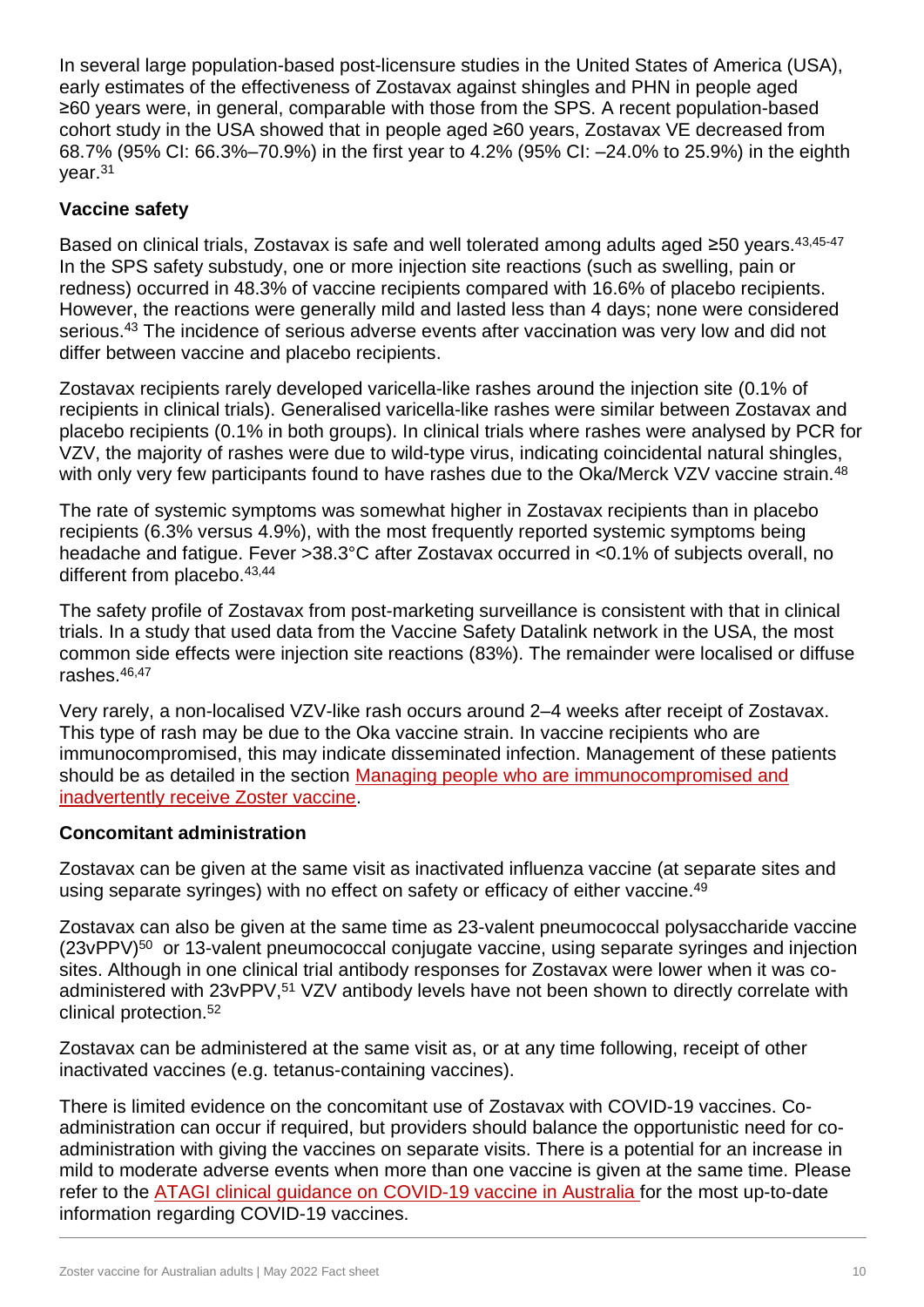As with other live viral vaccines, if Zostavax is to be given around the same time as another live viral parenteral vaccine (e.g. measles-mumps-rubella, yellow fever), the vaccines should be given either at the same visit or at least 4 weeks apart.<sup>12,37</sup>

## **Shingrix**

Shingrix (GlaxoSmithKline) is an adjuvanted recombinant varicella zoster virus glycoprotein E (gE) subunit vaccine, available in Australia from June 2021. <sup>32</sup> It is registered for use in people aged ≥18 years. This vaccine does not contain live virus and can be administered to both people who are immunocompetent and immunocompromised in the eligible age groups.

Shingrix is available through private prescription only in Australia.

For more information regarding Shingrix vaccine please refer to [Shingrix Product Information](https://www.tga.gov.au/sites/default/files/auspar-recombinant-varicella-zoster-virus-glycoprotein-e-antigen-181212-pi.pdf)  [TGA.](https://www.tga.gov.au/sites/default/files/auspar-recombinant-varicella-zoster-virus-glycoprotein-e-antigen-181212-pi.pdf)

#### **Administration**

Shingrix requires two doses administered intramuscularly, with an interval of 2–6 months between doses. Two doses are required even if a patient has previously received Zostavax or suffered from shingles.

#### **Vaccine efficacy**

Shingrix is highly efficacious in preventing herpes zoster episodes. In two large clinical trials Shingrix provided 97% protection against herpes zoster among immunocompetent adults aged ≥50 years and 91% protection in immunocompetent adults aged ≥70 years.<sup>26,53</sup> Protection against PHN was also high (about 89–91%).

There has been no head-to-head comparison to date of Shingrix and Zostavax efficacy. Indirect evidence, in the form of a network meta-analysis, suggests Shingrix is probably more effective than Zostavax in protecting against herpes zoster, but the evidence for the relative efficacy against other complications of zoster remains uncertain. 25

Evidence for VE against herpes zoster and associated complications in people who are immunocompromised is more limited than in those who are immunocompetent. Shingrix has been shown to provide good protection against herpes zoster, post-herpetic neuralgia and HZ-related hospitalisation in a highly immunocompromised post-haematopoietic stem cell transplant (HSCT) population.<sup>54</sup> Shingrix VE against herpes zoster in a population of haematological malignancy patients was also high, at 87%. 55

Shingrix has shown a robust immune response (based on immunogenicity data) in a broader range of people with immunocompromise aged ≥18 years (including patients with HSCT, haematological malignancy, HIV, solid tumour receiving chemotherapy and post renal transplant).<sup>54-59</sup> This suggests the vaccine is likely to be effective in the immunocompromised population more generally.

Observational vaccine effectiveness studies in people aged ≥65 years with general immunocompromise estimated Shingrix to be 64% effective at preventing herpes zoster. 60 Studies that looked at those aged ≥50 years with inflammatory bowel disease showed vaccine effectiveness ranged from 61% to 64% against herpes zoster. 61,62

#### **Duration of protection**

Shingrix has shown high rates of protection against herpes zoster up to 4 years post vaccination in people who are immunocompetent, with minimal waning over that time (efficacy remained >80%). 26,53 Although there are no clinical follow-up data beyond 4 years post vaccination, immunogenicity data demonstrate a persistent immune response to at least 10 years post vaccination.<sup>28</sup> The waning of protection from Shingrix appears slower than that from Zostavax.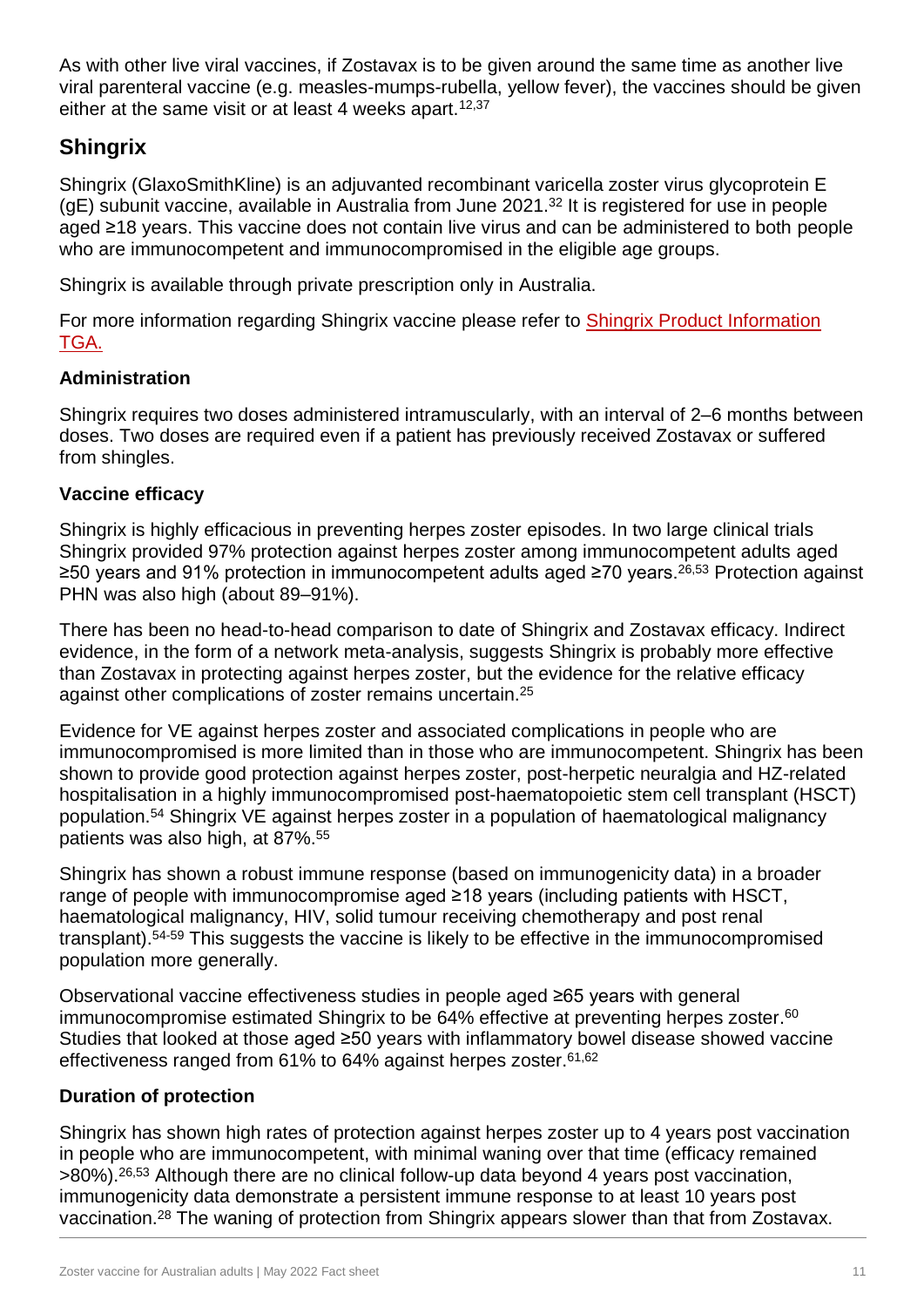Evidence for the duration of protection against herpes zoster in people who are immunocompromised is more limited. A single randomised controlled trial in post-HSCT recipients indicated significant protection was maintained to 2 years post vaccination;<sup>54</sup> however, no data beyond this follow-up point are currently available.

#### **Vaccine safety**

Shingrix causes moderately high rates of local and systemic reactions, and non-serious adverse events. Common reactions include injection site pain (up to 79%), redness (up to 39%) and swelling (up to 26%). Systemic symptoms include fatigue and myalgia (up to 46%), headache (up to 39%), shivering (up to 28%), fever (up to 22%) and gastrointestinal symptoms (up to 18%).26,53 Shingrix appears to be associated with higher rates of non-serious reactogenicity than Zostavax; <sup>25</sup> however, the two vaccines have not been compared head-to-head.

In a small proportion of people (about 10%), reactions may be severe enough to disrupt normal functioning, but these generally resolve within an average of 1–3 days.

Shingrix has demonstrated safety in clinical trials, with rates of serious adverse events in the Shingrix arm no different from those in the placebo arm in clinical trials.<sup>26,53</sup>

Immunisation providers should counsel recipients regarding expected local and systemic reactions before vaccination and the importance of completing the two-dose schedule for an adequate level and duration of protection.

Preliminary US data suggest a very rare association between cases of Guillain Barre Syndrome (GBS), a demyelinating neurological condition, and Shingrix (an estimated 3–6 additional cases per million doses administered).<sup>63</sup> However, GBS may also be triggered by an episode of zoster itself<sup>64</sup> and the overall benefits of vaccination currently outweigh the risks<sup>65</sup> of GBS.

#### **Concomitant administration with other vaccines**

Shingrix may be administered concomitantly, in different injection sites, with most other vaccines.

Trials of concomitant administration of Shingrix with other vaccines (quadrivalent influenza vaccine, Pneumovax and Boostrix) suggest no safety concerns or interference with vaccine immune response.<sup>66-68</sup>

Safety and efficacy of concomitant administration of Shingrix with the adjuvanted influenza vaccine (Fluad Quad) and COVID-19 vaccines has not yet been evaluated.

There is limited evidence on the concomitant use of Shingrix with COVID-19 vaccines. Coadministration can occur if required, but providers should balance the opportunistic need for coadministration with giving the vaccines on separate visits. There is a potential for an increase in mild to moderate adverse events when more than one vaccine is given at the same time. Please refer to the [ATAGI clinical guidance on COVID-19 vaccine in Australia](https://www.health.gov.au/resources/publications/covid-19-vaccination-atagi-clinical-guidance-on-covid-19-vaccine-in-australia-in-2021) for the most up-to-date information regarding COVID-19 vaccines.

It is acceptable to co-administer Shingrix and Fluad Quad on the same day if necessary. However, given the lack of co-administration data for these two adjuvanted vaccines, it is preferred to separate their administration by a few days, and ensure that any adverse events following immunisation with the first vaccine have resolved before administration of the other vaccine.

# **Additional resources for primary medical care/vaccination providers**

- [NCIRS Zoster vaccine FAQ fact sheet](http://ncirs.org.au/ncirs-fact-sheets-faqs/zoster-vaccine-faqs)
- [ATAGI statement on the clinical use of zoster vaccine in older adults in Australia](https://www.health.gov.au/resources/publications/statement-on-the-clinical-use-of-zoster-vaccine-in-older-adults-in-australia)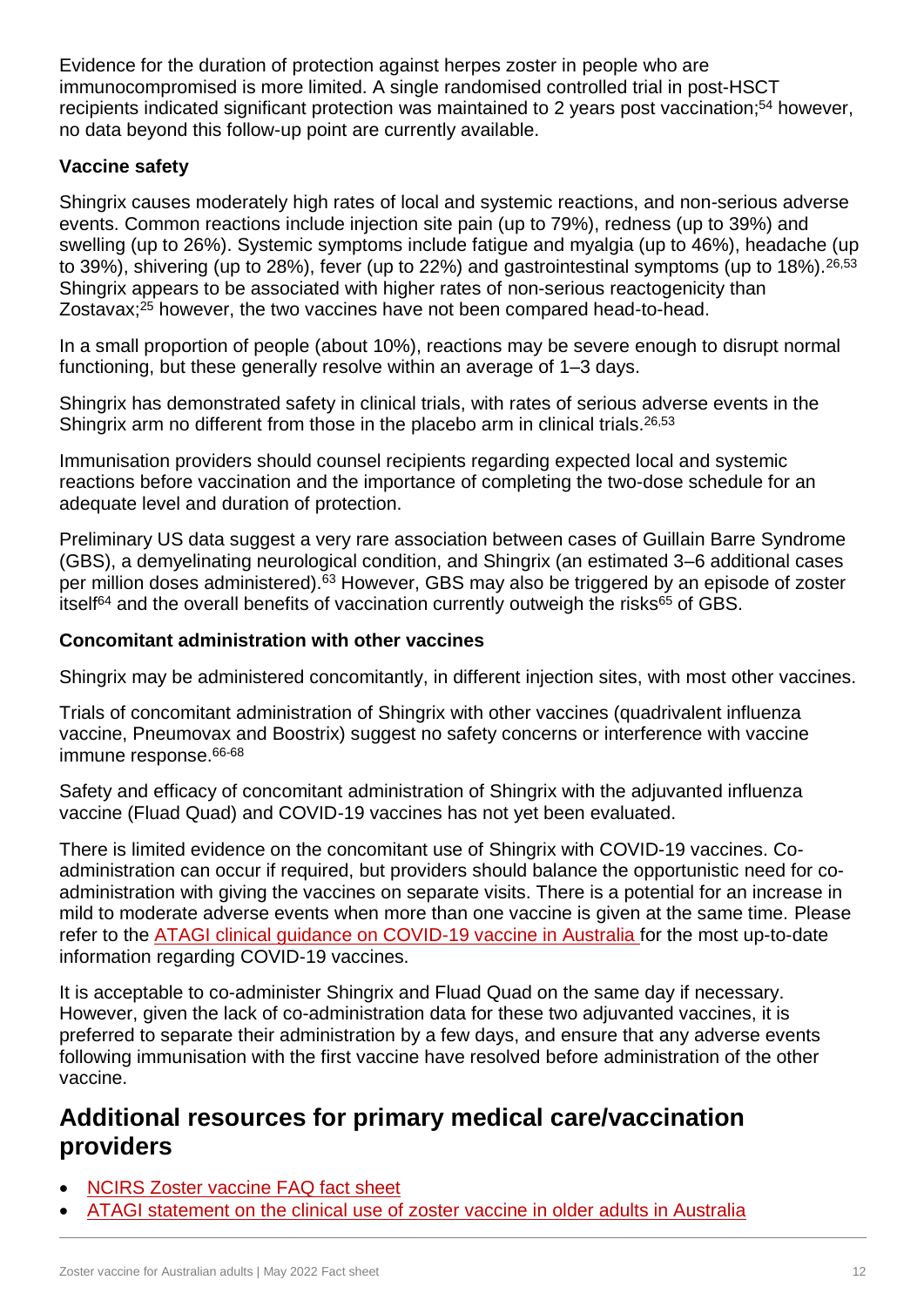- [The Australian Immunisation Handbook](https://immunisationhandbook.health.gov.au/)
- [Therapeutic Goods Administration Product Information: Shingrix](https://www.tga.gov.au/sites/default/files/auspar-recombinant-varicella-zoster-virus-glycoprotein-e-antigen-181212-pi.pdf)
- Immunise Australia
- For information regarding the varicella-zoster vaccine refer to *[The Australian Immunisation](https://immunisationhandbook.health.gov.au/vaccine-preventable-diseases/zoster-herpes-zoster)*  **[Handbook](https://immunisationhandbook.health.gov.au/vaccine-preventable-diseases/zoster-herpes-zoster)** and NCIRS fact sheet [Varicella-zoster \(chickenpox\) vaccines for Australian children](http://www.ncirs.edu.au/assets/provider_resources/fact-sheets/varicella-fact-sheet.pdf)

# **References**

- 1. Cunningham AL, Breuer J, Dwyer DE, et al. The prevention and management of herpes zoster. Medical Journal of Australia 2008;188:171-6.
- 2. Johnson RW, Rice AS. Clinical practice: Postherpetic neuralgia. New England Journal of Medicine 2014;371:1526-33.
- 3. Schmader KE. Epidemiology and impact on quality of life of postherpetic neuralgia and painful diabetic neuropathy. Clinical Journal of Pain 2002;18:350-4.
- 4. Yawn BP, Saddier P, Wollan PC, et al. A population-based study of the incidence and complication rates of herpes zoster before zoster vaccine introduction. Mayo Clinic Proceedings 2007;82:1341-9.
- 5. Gauthier A, Breuer J, Carrington D, Martin M, Rémy V. Epidemiology and cost of herpes zoster and post-herpetic neuralgia in the United Kingdom. Epidemiology and Infection 2009;137:38-47.
- 6. MacIntyre R, Stein A, Harrison C, et al. Increasing trends of herpes zoster in Australia. PLoS One 2015;10:e0125025.
- 7. Stein AN, Britt H, Harrison C, et al. Herpes zoster burden of illness and health care resource utilisation in the Australian population aged 50 years and older. Vaccine 2009;27:520-9.
- 8. Arvin AM. Varicella-zoster virus. Clinical Microbiology Reviews 1996;9:361-81.
- 9. Cohen JI. Herpes zoster. New England Journal of Medicine 2013;369:255-63.
- 10. Dworkin RH, Johnson RW, Breuer J, et al. Recommendations for the management of herpes zoster. Clinical Infectious Diseases 2007;44 Suppl 1:S1-26.
- 11. Chen N, Li Q, Yang J, et al. Antiviral treatment for preventing postherpetic neuralgia. Cochrane Database of Systematic Reviews 2014;(2):CD006866. doi:10.1002/14651858.CD006866.pub3.
- 12. Harpaz R, Ortega-Sanchez IR, Seward JF. Prevention of herpes zoster: recommendations of the Advisory Committee on Immunization Practices (ACIP). MMWR. Recommendations and Reports 2008;57(RR-5):1-30.
- 13. Sengupta N, Breuer J. A global perspective of the epidemiology and burden of varicella-zoster virus. Current Pediatric Reviews 2009;5:207-28.
- 14. Seward JF, Zhang JX, Maupin TJ, Mascola L, Jumaan AO. Contagiousness of varicella in vaccinated cases: a household contact study. JAMA 2004;292:704-8.
- 15. Ward K, Dey A, Hull B, et al. Evaluation of Australia's varicella vaccination program for children and adolescents. Vaccine 2013;31:1413-9.
- 16. Gidding HF, MacIntyre CR, Burgess MA, Gilbert GL. The seroepidemiology and transmission dynamics of varicella in Australia. Epidemiology and Infection 2003;131:1085-9.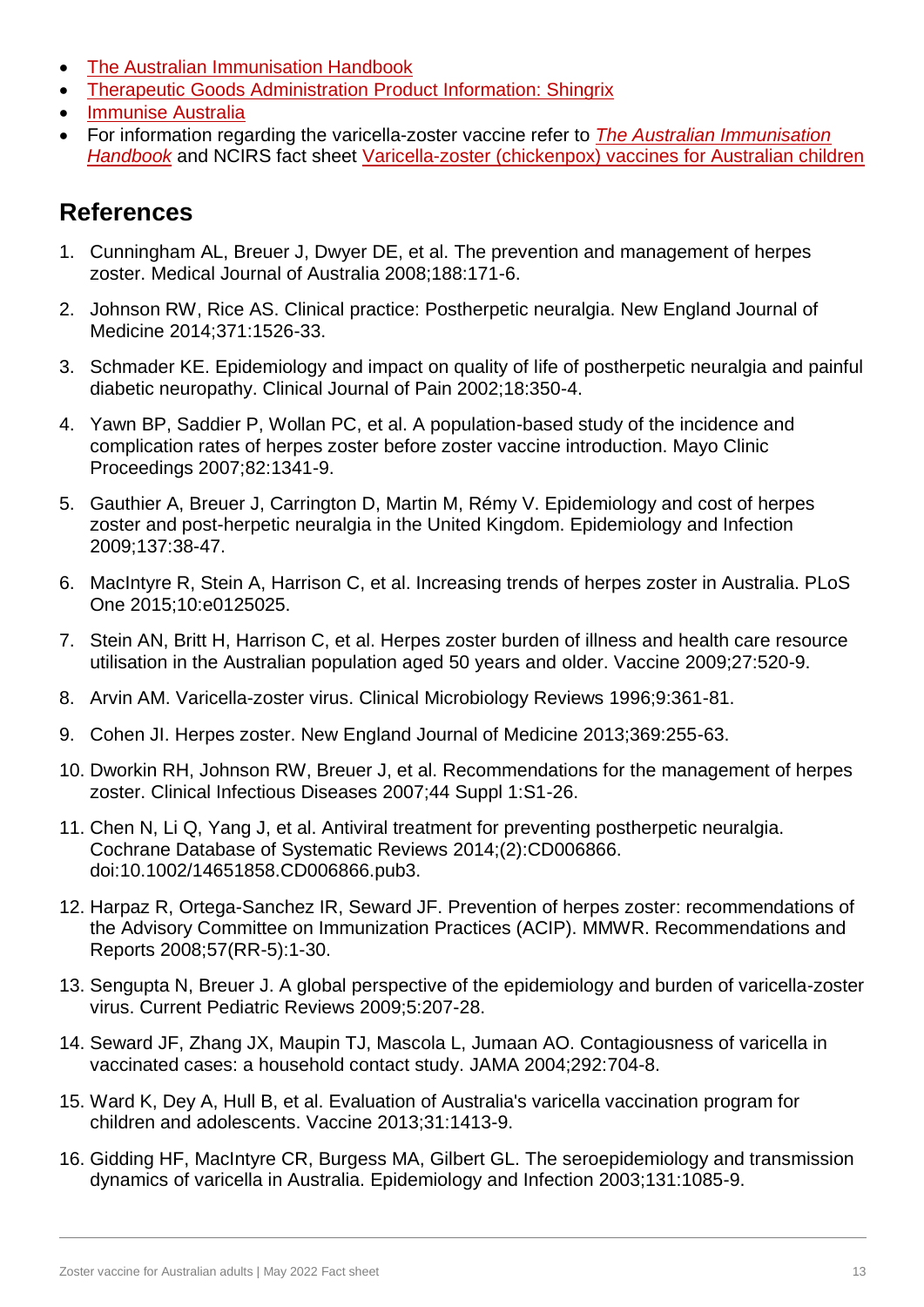- 17. Brisson M, Edmunds WJ, Law B, et al. Epidemiology of varicella zoster virus infection in Canada and the United Kingdom. Epidemiology and Infection 2001;127:305-14.
- 18. Nelson MR, Britt HC, Harrison CM. Evidence of increasing frequency of herpes zoster management in Australian general practice since the introduction of a varicella vaccine. Medical Journal of Australia 2010;193:110-3.
- 19. Miller AE. Selective decline in cellular immune response to varicella-zoster in the elderly. Neurology 1980;30:582-7.
- 20. Weinberg A, Lazar AA, Zerbe GO, et al. Influence of age and nature of primary infection on varicella-zoster virus-specific cell-mediated immune responses. Journal of Infectious Diseases 2010;201:1024-30.
- 21. Liu B, Heywood AE, Reekie J, et al. Risk factors for herpes zoster in a large cohort of unvaccinated older adults: a prospective cohort study. Epidemiology and Infection 2015;143:2871-81.
- 22. Qian J, Heywood AE, Karki S, et al. Risk of Herpes Zoster Prior to and Following Cancer Diagnosis and Treatment: A Population-Based Prospective Cohort Study. Journal of Infectious Diseases 2019;220:3-11.
- 23. Forbes HJ, Bhaskaran K, Thomas SL, et al. Quantification of risk factors for herpes zoster: population based case-control study. BMJ 2014;348:g2911.
- 24. Yawn BP, Wollan PC, Kurland MJ, St Sauver JL, Saddier P. Herpes zoster recurrences more frequent than previously reported. Mayo Clinic Proceedings 2011;86:88-93.
- 25. Tricco AC, Zarin W, Cardoso R, et al. Efficacy, effectiveness, and safety of herpes zoster vaccines in adults aged 50 and older: systematic review and network meta-analysis. BMJ 2018;363:k4029.
- 26. Cunningham AL, Lal H, Kovac M, et al. Efficacy of the Herpes Zoster Subunit Vaccine in Adults 70 Years of Age or Older. New England Journal of Medicine 2016;375:1019-32.
- 27. Lal H, Cunningham AL, Godeaux O, et al. Efficacy of an adjuvanted herpes zoster subunit vaccine in older adults. New England Journal of Medicine 2015;372:2087-96.
- 28. Hastie A, Catteau G, Enemuo A, et al. Immunogenicity of the adjuvanted recombinant zoster vaccine: persistence and anamnestic response to additional doses administered 10 years after primary vaccination. Journal of Infectious Diseases 2020.
- 29. Morrison VA, Johnson GR, Schmader KE, et al. Long-term persistence of zoster vaccine efficacy. Clinical Infectious Diseases 2015;60:900-9.
- 30. Schmader KE, Oxman MN, Levin MJ, et al. Persistence of the efficacy of zoster vaccine in the Shingles Prevention Study and the Short-Term Persistence Substudy. Clinical Infectious Diseases 2012;55:1320-8.
- 31. Tseng HF, Harpaz R, Luo Y, et al. Declining effectiveness of herpes zoster vaccine in adults aged ≥60 years. Journal of Infectious Diseases 2016;213:1872-5.
- 32. Australian Government Department of Health, Therapeutic Good Administration (TGA). Shingrix Product Information. Canberra: TGA; 2021. (Accessed 18 June 2021). [https://www.tga.gov.au/sites/default/files/auspar-recombinant-varicella-zoster-virus](https://www.tga.gov.au/sites/default/files/auspar-recombinant-varicella-zoster-virus-glycoprotein-e-antigen-181212-pi.pdf)[glycoprotein-e-antigen-181212-pi.pdf](https://www.tga.gov.au/sites/default/files/auspar-recombinant-varicella-zoster-virus-glycoprotein-e-antigen-181212-pi.pdf)
- 33. Macaladad N, Marcano T, Guzman M, et al. Safety and immunogenicity of a zoster vaccine in varicella-zoster virus seronegative and low-seropositive healthy adults. Vaccine 2007;25:2139-44.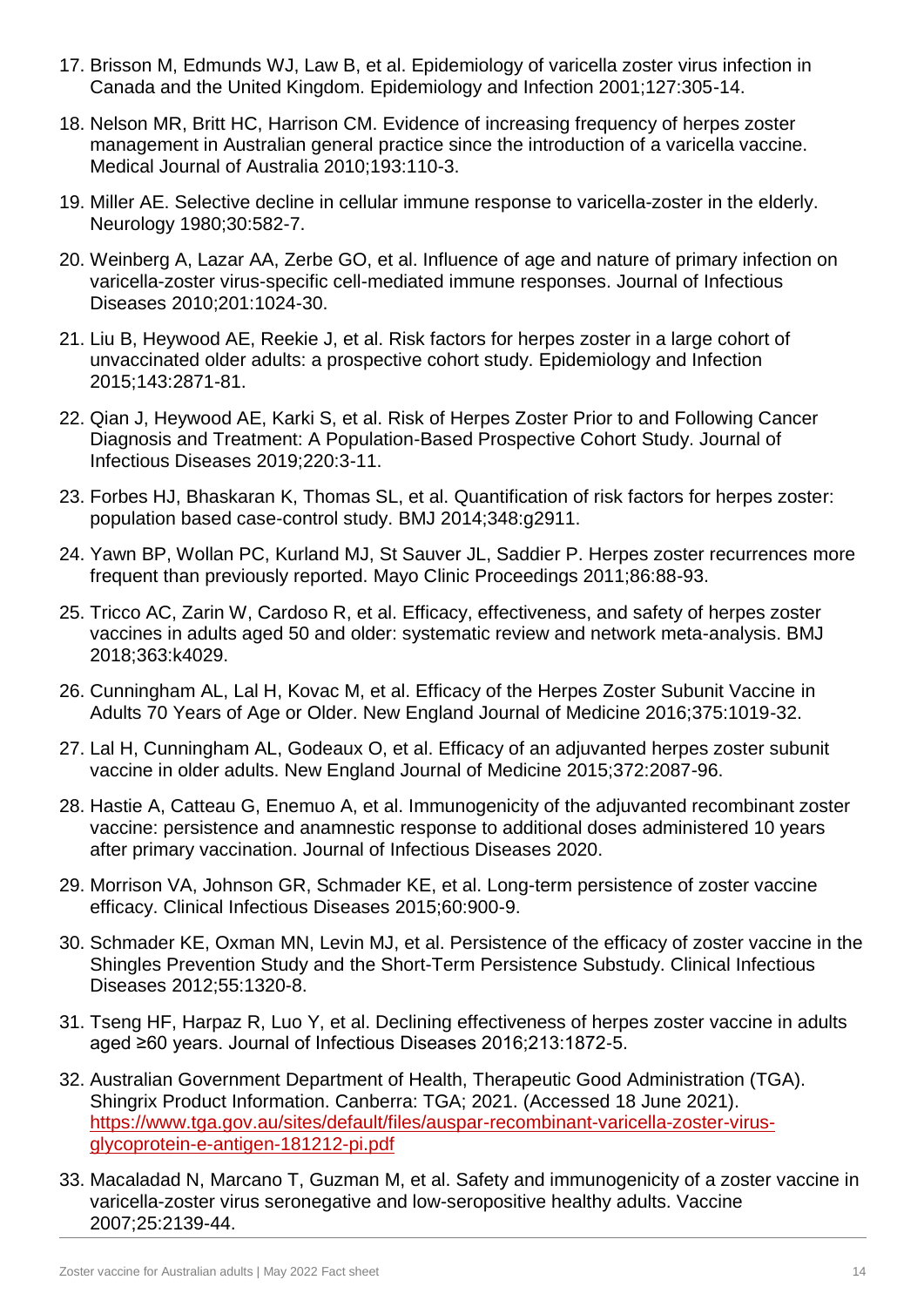- 34. Mills R, Tyring SK, Levin MJ, et al. Safety, tolerability, and immunogenicity of zoster vaccine in subjects with a history of herpes zoster. Vaccine 2010;28:4204-9.
- 35. Morrison VA, Oxman MN, Levin MJ, et al. Safety of zoster vaccine in elderly adults following documented herpes zoster. Journal of Infectious Diseases 2013;208:559-63.
- 36. Godeaux O, Kovac M, Shu D, et al. Immunogenicity and safety of an adjuvanted herpes zoster subunit candidate vaccine in adults  $\geq$  50 years of age with a prior history of herpes zoster: A phase III, non-randomized, open-label clinical trial. Human vaccines & immunotherapeutics 2017;13:1051-8.
- 37. Australian Technical Advisory Group on Immunisation (ATAGI). The Australian immunisation handbook. 10th ed (2017 update) ed. Canberra: Australian Government Department of Health; 2017.
- 38. Grupping K, Campora L, Douha M, et al. Immunogenicity and Safety of the HZ/su Adjuvanted Herpes Zoster Subunit Vaccine in Adults Previously Vaccinated With a Live Attenuated Herpes Zoster Vaccine. Journal of Infectious Diseases 2017;216:1343-51.
- 39. National Library of Medicine (US). A study to evaluate the safety and immunogenicity of GlaxoSmithKline's herpes zoster subunit vaccine (HZ/su) when given on a two-dose schedule to adults at least 50 years of age (YOA) who had prior episode of shingles. National Library of Medicine (US); 2019. (Accessed 18 June 2021). <https://clinicaltrials.gov/ct2/show/NCT04091451>
- 40. Alexander KE, Tong PL, Macartney K, et al. Live zoster vaccination in an immunocompromised patient leading to death secondary to disseminated varicella zoster virus infection. Vaccine 2018;36:3890-3.
- 41. Therapeutic Good Administration (TGA). Zostavax vaccine: Safety advisory not to be used in people with compromised immune function. Australian Government Department of Health; 2021. (Accessed 18 June 2021).<https://www.tga.gov.au/alert/zostavax-vaccine-0>
- 42. Oxman MN. Vaccination to prevent herpes zoster and postherpetic neuralgia. Human Vaccines 2007;3:64-8.
- 43. Oxman MN, Levin MJ, Johnson GR, et al. A vaccine to prevent herpes zoster and postherpetic neuralgia in older adults. New England Journal of Medicine 2005;352:2271-84.
- 44. Schmader KE, Levin MJ, Gnann JW, Jr., et al. Efficacy, safety, and tolerability of herpes zoster vaccine in persons aged 50–59 years. Clinical Infectious Diseases 2012;54:922-8.
- 45. Tyring SK, Diaz-Mitoma F, Padget LG, et al. Safety and tolerability of a high-potency zoster vaccine in adults ≥50 years of age. Vaccine 2007;25:1877-83.
- 46. Baxter R, Tran TN, Hansen J, et al. Safety of Zostavax™–a cohort study in a managed care organization. Vaccine 2012;30:6636-41.
- 47. Tseng HF, Liu A, Sy L, et al. Safety of zoster vaccine in adults from a large managed-care cohort: a Vaccine Safety Datalink study. Journal of Internal Medicine 2012;271:510-20.
- 48. Merck, Sharpe and Dohme (Australia) Pty Limited,. Product information: ZOSTAVAX® Zoster virus vaccine live (Oka/Merck), refrigerator stable. 2016. (Accessed October 2016). <https://www.ebs.tga.gov.au/ebs/picmi/picmirepository.nsf/PICMI?OpenForm&t=&q=Zostavax>
- 49. Kerzner B, Murray AV, Cheng E, et al. Safety and immunogenicity profile of the concomitant administration of ZOSTAVAX and inactivated influenza vaccine in adults aged 50 and older. Journal of the American Geriatric Society 2007;55:1499-507.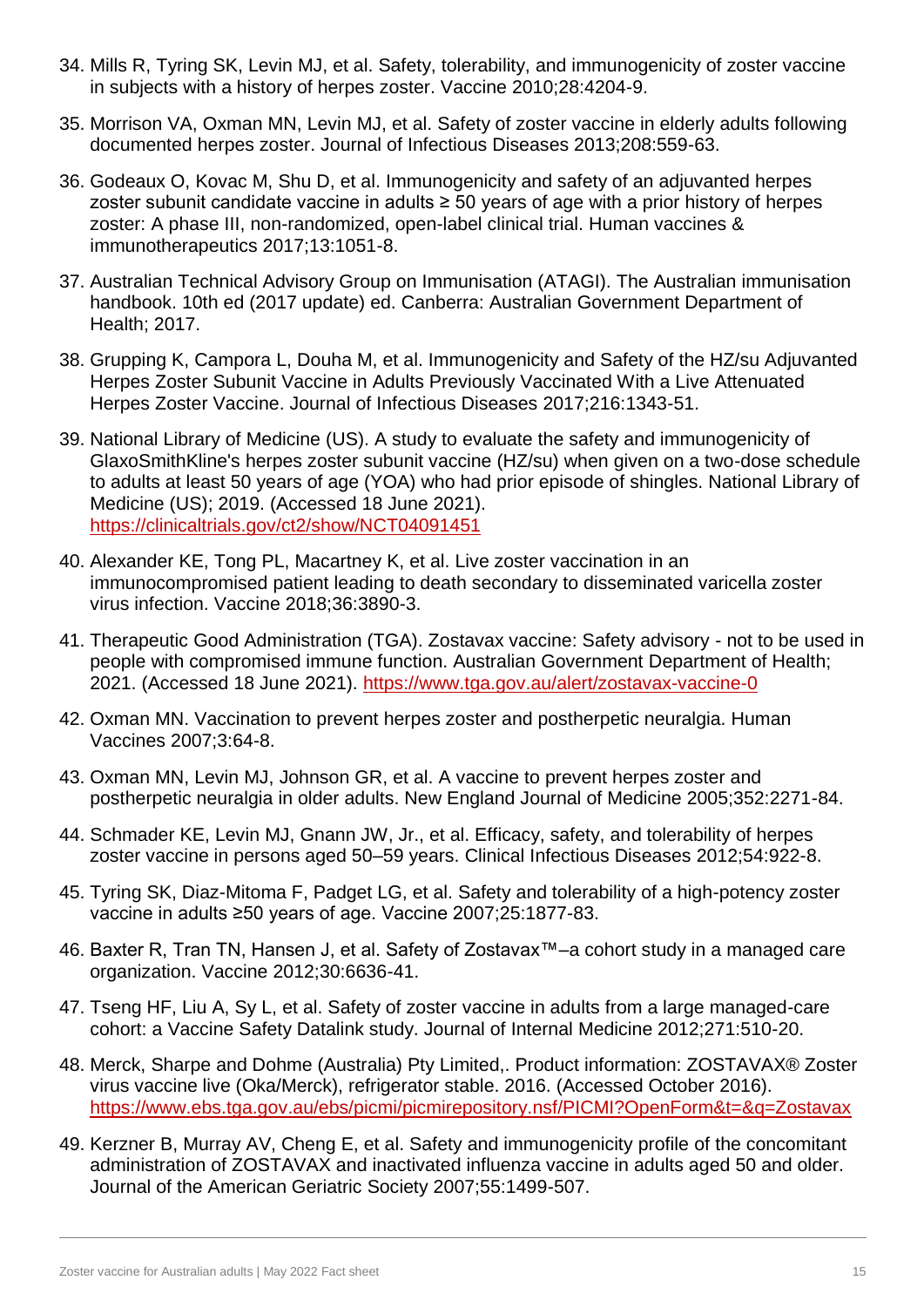- 50. Tseng HF, Smith N, Sy LS, Jacobsen SJ. Evaluation of the incidence of herpes zoster after concomitant administration of zoster vaccine and polysaccharide pneumococcal vaccine. Vaccine 2011;29:3628-32.
- 51. MacIntyre CR, Egerton T, McCaughey M, et al. Concomitant administration of zoster and pneumococcal vaccines in adults ≥60 years old. Human Vaccines 2010;6:894-902.
- 52. Oxman MN, Gershon AA, Poland GA. Zoster vaccine recommendations: the importance of using a clinically valid correlate of protection. Vaccine 2011;29:3625-7.
- 53. Lal H, Cunningham AL, Godeaux O, et al. Efficacy of an adjuvanted herpes zoster subunit vaccine in older adults. New England Journal of Medicine 2015;372:2087-96.
- 54. Bastidas A, de la Serna J, El Idrissi M, et al. Effect of Recombinant Zoster Vaccine on Incidence of Herpes Zoster After Autologous Stem Cell Transplantation: A Randomized Clinical Trial. JAMA 2019;322:123-33.
- 55. Dagnew AF, Ilhan O, Lee WS, et al. Immunogenicity and safety of the adjuvanted recombinant zoster vaccine in adults with haematological malignancies: a phase 3, randomised, clinical trial and post-hoc efficacy analysis. Lancet Infectious Diseases 2019;19:988-1000.
- 56. Vink P, Ramon Torrell JM, Sanchez Fructuoso A, et al. Immunogenicity and Safety of the Adjuvanted Recombinant Zoster Vaccine in Chronically Immunosuppressed Adults Following Renal Transplant: A Phase 3, Randomized Clinical Trial. Clinical Infectious Diseases 2020;70:181-90.
- 57. Vink P, Delgado Mingorance I, Maximiano Alonso C, et al. Immunogenicity and safety of the adjuvanted recombinant zoster vaccine in patients with solid tumors, vaccinated before or during chemotherapy: A randomized trial. Cancer 2019;125:1301-12.
- 58. Stadtmauer EA, Sullivan KM, Marty FM, et al. A phase 1/2 study of an adjuvanted varicellazoster virus subunit vaccine in autologous hematopoietic cell transplant recipients. Blood 2014;124:2921-9.
- 59. Berkowitz EM, Moyle G, Stellbrink HJ, et al. Safety and immunogenicity of an adjuvanted herpes zoster subunit candidate vaccine in HIV-infected adults: a phase 1/2a randomized, placebo-controlled study. Journal of Infectious Diseases 2015;211:1279-87.
- 60. Izurieta HS, Wu X, Forshee R, et al. Recombinant zoster vaccine (Shingrix): real-world effectiveness in the first 2 years post-licensure. Clinical Infectious Diseases 2021;73:941-8.
- 61. Kochhar GS, Desai A, Caldera DF, et al. Effectiveness of recombinant zoster vaccine (RZV) in patients with inflammatory bowel disease. Vaccine 2021;39:4199-202.
- 62. Khan N, Wang L, Trivedi C, et al. Efficacy of recombinant zoster vaccine in patients with inflammatory bowel disease. Clinical Gastroenterology and Hepatology 2021.
- 63. US Food and Drug Administration. Risk of Guillain-Barré syndrome (GBS) following recombinant zoster vaccine (RZV). FDA; 2021. (Accessed 18 June 2021). [https://www.cdc.gov/vaccines/acip/meetings/downloads/slides-2021-02/24-25/02-Zoster-](https://www.cdc.gov/vaccines/acip/meetings/downloads/slides-2021-02/24-25/02-Zoster-Vaccines-Forshee.pdf)[Vaccines-Forshee.pdf.](https://www.cdc.gov/vaccines/acip/meetings/downloads/slides-2021-02/24-25/02-Zoster-Vaccines-Forshee.pdf)
- 64. Kang JH, Sheu JJ, Lin HC. Increased risk of Guillain-Barré Syndrome following recent herpes zoster: a population-based study across Taiwan. Clinical Infectious Diseases 2010;51:525-30.
- 65. Centers for Disease Control and Prevention (CDC). Projected risks and health benefits of vaccination against herpes zoster and related complications: interim results. Washington, DC: CDC; (Accessed 18 June 2021).